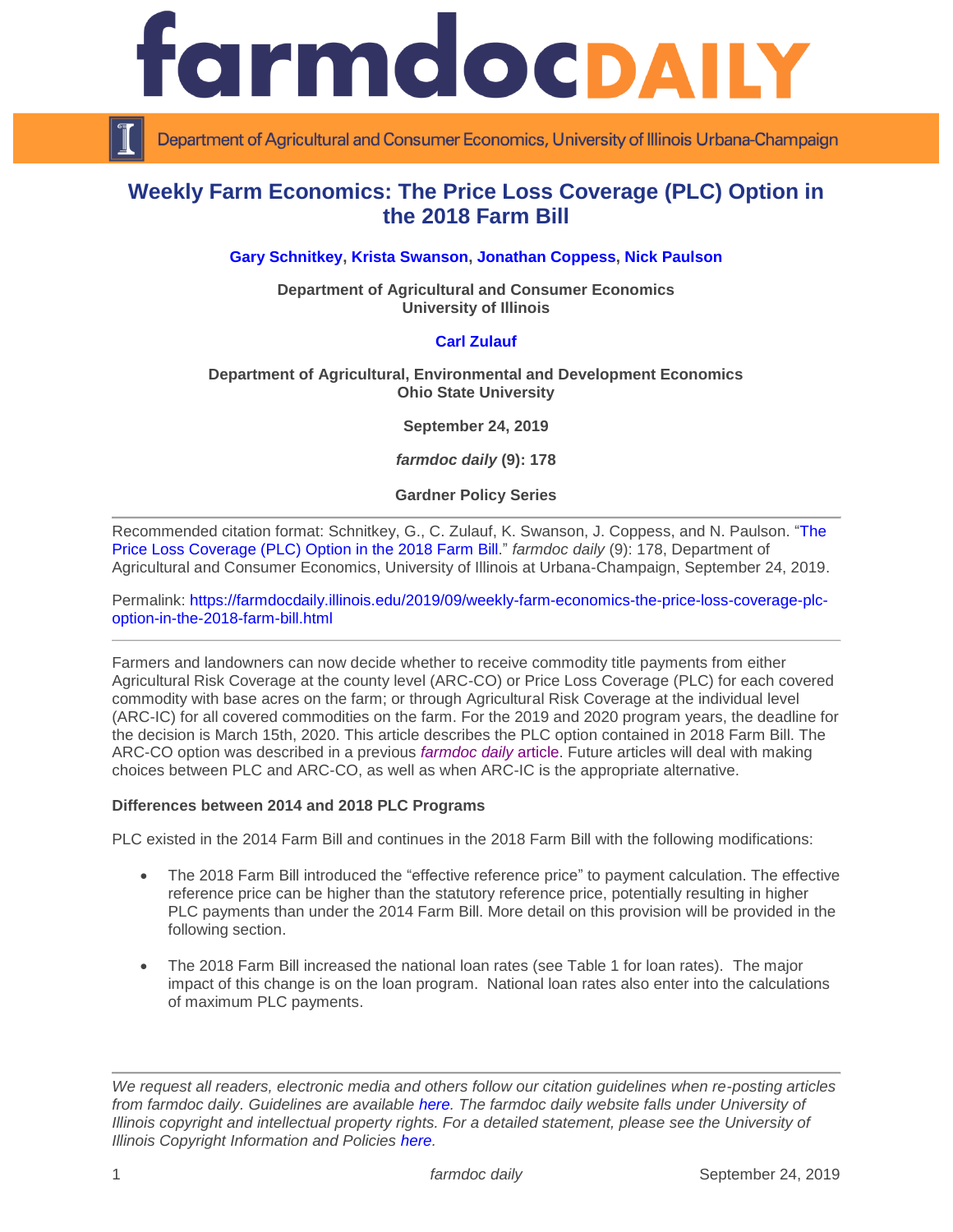- The 2018 Farm Bill allows PLC yields to be updated. The updated yields then will be used to calculate per base acre payments. More information will be provided in the "PLC Yields and Updating" section.
- For the 2018 Farm Bill, the choice between commodity title programs is not binding over the life of the 2018 Farm Bill. By March 15th, 2020, farmers and land owners will choose for the 2019 and 2020 program years. A yearly decision then can be made for 2021, 2022, and 2023. For the 2014 Farm Bill, the commodity title choice was made for all program years from 2014 to 2018.

|                          |               | <b>National</b> | <b>Statutory</b> |                     | <b>Ref Price</b>       | Maximum |
|--------------------------|---------------|-----------------|------------------|---------------------|------------------------|---------|
|                          |               | Loan            | Reference        | Divided             | Effective              |         |
| Crop                     | Unit          | Rate            | <b>Price</b>     | by 85% <sup>1</sup> | Ref Price <sup>2</sup> |         |
| Corn                     | <b>Bushel</b> | 2.20            | 3.70             | 4.35                | 4.26                   |         |
| Soybeans                 | <b>Bushel</b> | 6.20            | 8.40             | 9.88                | 9.66                   |         |
| Wheat                    | <b>Bushel</b> | 3.38            | 5.50             | 6.47                | 6.33                   |         |
| Barley 1/                | <b>Bushel</b> | 2.50            | 4.95             | 5.82                | 5.69                   |         |
| Chickpeas, Large         | Cwt.          | 14.00           | 21.54            | 25.34               | 24.77                  |         |
| Chickpeas, Small         | Cwt.          | 10.00           | 19.04            | 22.40               | 21.9                   |         |
| Dry Peas                 | Cwt.          | 6.15            | 11.00            | 12.94               | 12.65                  |         |
| Grain Sorghum            | <b>Bushel</b> | 2.20            | 3.95             | 4.65                | 4.54                   |         |
| Lentils                  | Cwt.          | 13.00           | 19.97            | 23.49               | 22.97                  |         |
| Oats                     | <b>Bushel</b> | 2.00            | 2.40             | 2.82                | 2.76                   |         |
| Canola                   | Cwt.          | 10.09           | 20.15            | 23.71               | 23.17                  |         |
| Crambe                   | Cwt.          | 10.09           | 20.15            | 23.71               | 23.17                  |         |
| Flaxseed                 | <b>Bushel</b> | 10.09           | 11.28            | 13.27               | 12.97                  |         |
| Mustard                  | Cwt.          | 10.09           | 20.15            | 23.71               | 23.17                  |         |
| Rapeseed                 | Cwt.          | 10.09           | 20.15            | 23.71               | 23.17                  |         |
| Safflower                | Cwt.          | 10.09           | 20.15            | 23.71               | 23.17                  |         |
| Sesame Seed              | Cwt.          | 10.09           | 20.15            | 23.71               | 23.17                  |         |
| Sunflower                | Cwt.          | 10.09           | 20.15            | 23.71               | 23.17                  |         |
| Peanuts                  | Ton           | 355.00          | 535.00           | 629.41              | 615.25                 |         |
| Rice, Long Grain         | Cwt.          | 7.00            | 14.00            | 16.47               | 16.1                   |         |
| Rice, Medium/Short Grain | Cwt.          | 7.00            | 14.00            | 16.47               | 16.1                   |         |
| Rice, Temperate Japonica | Cwt.          | 7.00            | 16.10            | 18.94               | 18.52                  |         |
| Seed Cotton              | Pound         | $.45 - .52$     | 0.367            | 0.430               | 0.42                   |         |

# **Table 1. Loan Rates and Reference Prices by Crop Under the 2018 Farm Bill**

1 The five-year Olympic average must exceed this value before the effective reference price is higher than the statutory reference price

Source: Farm Service Agency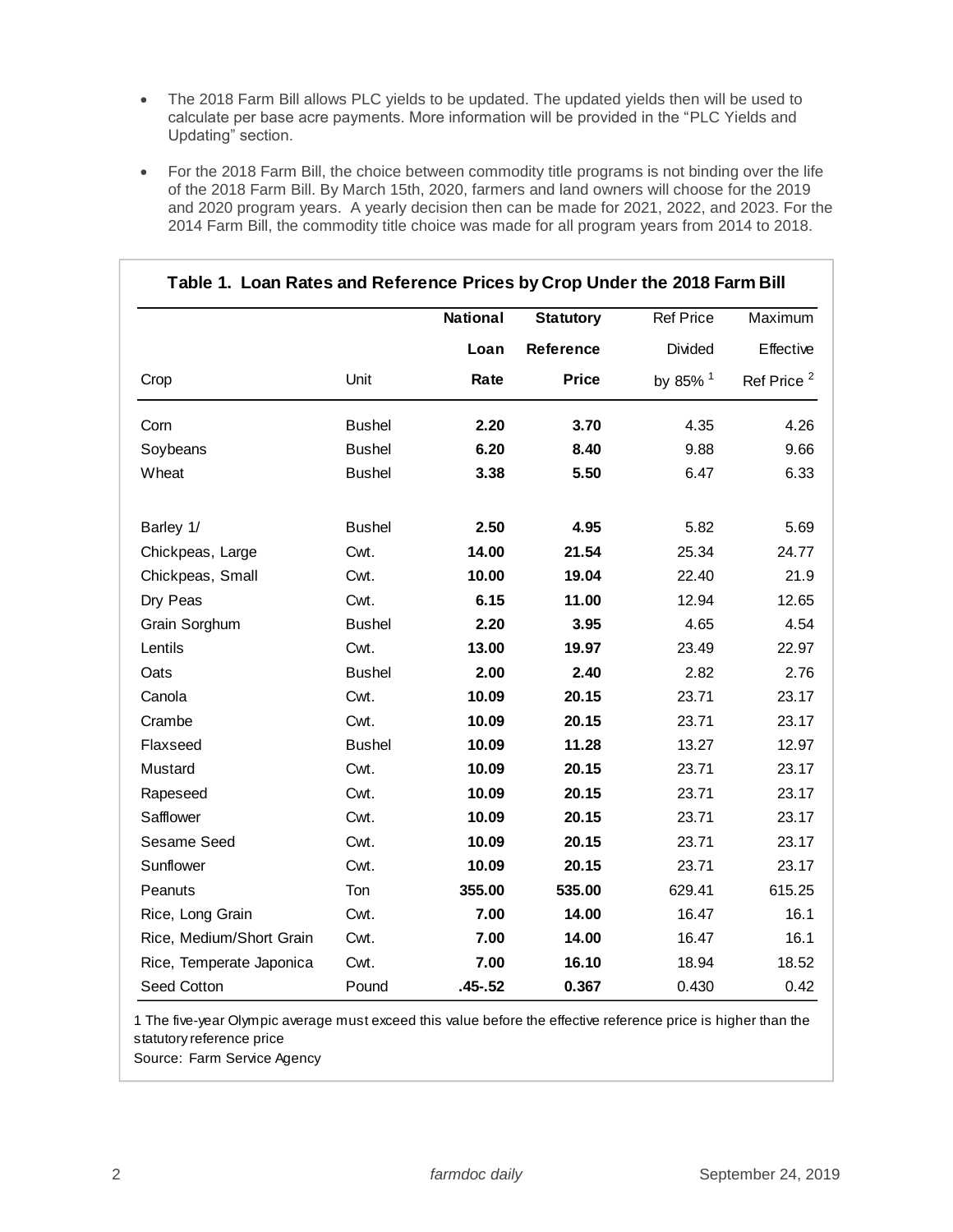# **Effective Reference Price under PLC**

PLC provides assistance based only on low prices, making payments when the MYA price is below the effective reference price. The effective reference price is the higher of the:

- Statutory reference price, or
- 85% of the Olympic average of the five previous MYA prices, lagged by one year.

The effective reference price cannot exceed 115% of the statutory reference price.

Table 1 shows statutory reference prices under the 2018 Farm Bill, which are unchanged from the 2014 Farm Bill. The column named "Ref Price Divided by 85%" shows the value the five-year Olympic average price must exceed before the effective reference price is higher than the statutory reference price. Also shown is the maximum effective reference price, which is 115% of the statutory reference price. Take corn as an example. The statutory reference price is \$3.70 per bushel. The effective reference price will be above the statutory reference price when the five-year Olympic average exceeds \$4.35 per bushel. The maximum effective price is \$4.26 per bushel.

Table 2 shows the calculation of 2019 effective reference prices for corn, soybeans, and wheat. Corn will be used to illustrate effective reference price calculations. The statutory reference price for corn is \$3.70 per bushel. For 2019, the Olympic average of MYA prices from 2013 to 2017 are used in the comparisons. Note that the calculation does not include the most recent past year, which is 2018, for the 2019 effective reference price calculation. This lagging feature was added in the 2018 regulations and will continue into the future; it allows the effective reference price to be known when decisions are being made between commodity title programs. For 2019, 85% of the Olympic average is \$3.02 (see Table 2), which is below the statutory reference price. As a result, the effective reference price is \$3.70.

|                                                                                                                                                                          | Corn | Soybeans | Wheat |
|--------------------------------------------------------------------------------------------------------------------------------------------------------------------------|------|----------|-------|
| 2013                                                                                                                                                                     | 4.46 | 13.00    | 6.87  |
| 2014                                                                                                                                                                     | 3.70 | 10.10    | 5.99  |
| 2015                                                                                                                                                                     | 3.61 | 8.95     | 4.89  |
| 2016                                                                                                                                                                     | 3.36 | 9.47     | 3.89  |
| 2017                                                                                                                                                                     | 3.36 | 9.33     | 4.72  |
| 85 of Five-year Olympic                                                                                                                                                  | 3.02 | 8.19     | 4.42  |
| <b>Statutory Reference Price</b>                                                                                                                                         | 3.70 | 8.40     | 5.50  |
| Effective Reference Price <sup>2</sup>                                                                                                                                   | 3.70 | 8.40     | 5.50  |
| $1$ The Olympic average of the prices from 2013 to 2017.<br>$2$ Effective reference price is the higher of the statutory reference price or 85% of the five-year Olympic |      |          |       |
| average, but can not exceed 115% of the reference price.                                                                                                                 |      |          |       |

# **Table 2. Calculation of 2019 Effective Reference Price for Corn, Soybeans,**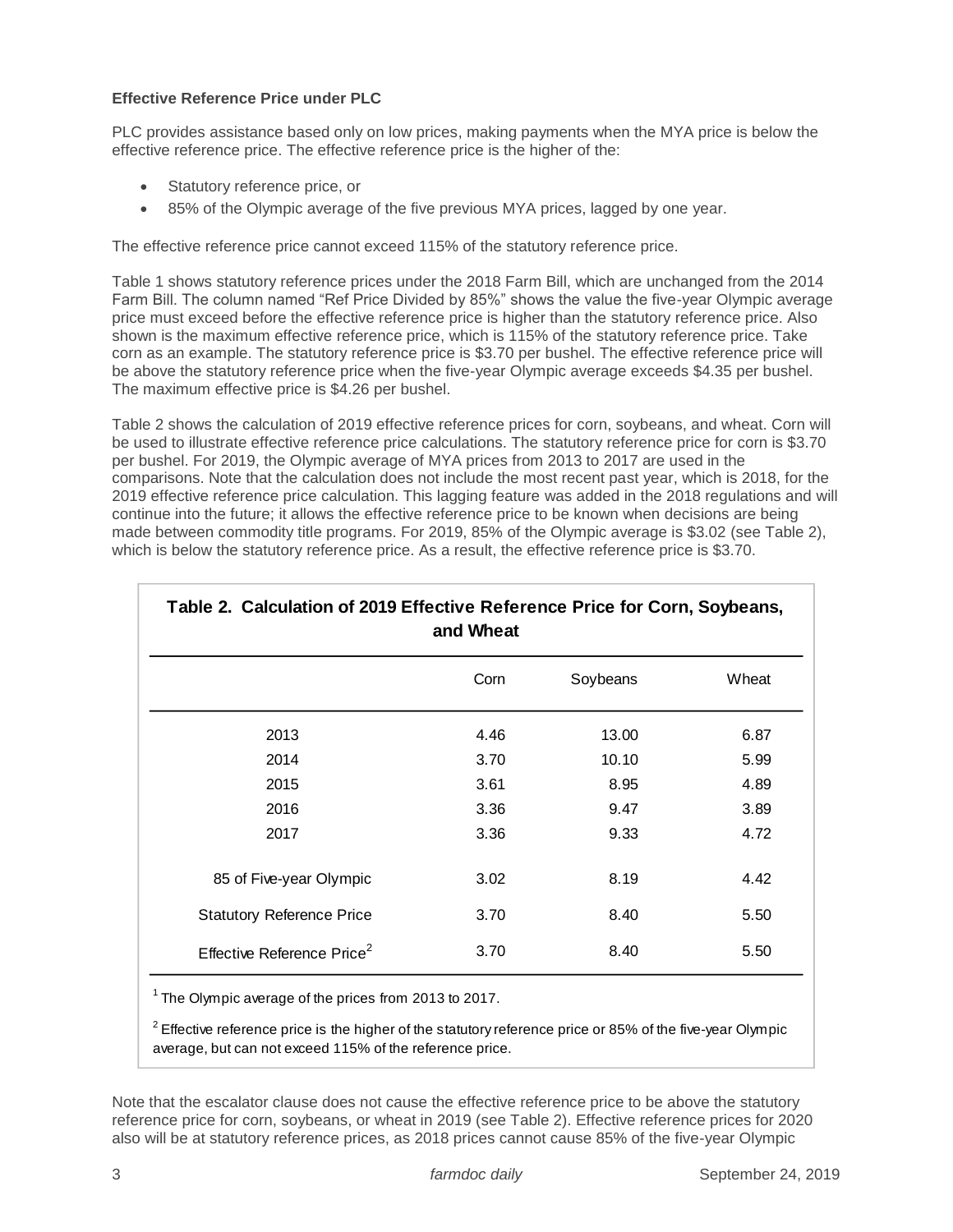averages to exceed the statutory reference prices. As a result, the statutory reference prices will be the effective reference prices for 2019 and 2020, the years for which farmers and land owners will be making the program decision by March 15, 2020. Moreover, it is highly unlikely that the effective reference prices will be above statutory reference prices for the remaining years of the farm bill running from 2001 through 2023. (For more discussion on the reference price escalator see *farmdoc daily*, [February 21, 2019\)](https://farmdocdaily.illinois.edu/2019/02/2018-farm-bill-reference-price-escalator-for-2019-market-year.html).

# **PLC Payments**

In 2019, PLC will make payments whenever the MYA price is below the effective reference prices shown in the previous section. The 2019 market year for corn and soybeans runs from September 2019 to August 2020. As a result, the 2019 MYA price for corn and soybeans will not be known until September 2020. The marketing year for wheat began in June 2019 and will end in May 2020.

When the marketing year average price is below the effective reference price, a per bushel payment rate is calculated. The payment rate equals the effective reference price minus the higher of the MYA price or the national loan rate.

As an example, suppose the 2019 MYA price for corn is \$3.60. The \$3.60 MYA price is less than the \$3.70 reference price, resulting in a payment. Since the \$3.60 MYA price is above the \$2.20 national loan rate, the per bushel payment rate equals \$.10 (\$3.70 effective reference price - \$3.60 MYA price).

The PLC payment per base acre equals .85 times the payment rate times the PLC yield. Take the above corn example with a \$0.10 payment rate. If a farm has a 150 bushel per acre PLC yield, the 2019 payment would be \$12.75 per base acre. (.85 x \$0.10 payment rate x 150 PLC yield). This payment could be reduced further due to sequester.

# **PLC Yields and Updating**

Each Farm Service Agency (FSA) farm has PLC yields for each program crop with base acres on that farm. Through time, opportunities existed to "update" these program yields in some of the farm bills. For example, the 2014 Farm Bill allowed farmers to keep the existing program yields or update them to 75% of the average of yields on the farm from 2008 to 2012, with the use of yield plugs (see *farmdoc daily*, [April 3, 2014\)](https://farmdocdaily.illinois.edu/2014/04/2014-farm-bill-updating-payment-yields.html). As a result, the current PLC yields could be based on 2008-2012 averages or on much older yields, depending on updating decisions.

The 2018 Farm Bill again allows farmers the following two choices for each program crop on a farm:

- 1. Keep the existing program yield, or
- 2. Update the yield to a percentage of the average from 2013 through 2017, again with the use of yield plugs.

The percentage of the 2013-2017 average varies by crop (see Table 3). Corn and soybean yields will be .81 of the 2013 to 2017 average. Wheat will be .8591 of the 2013 to 2017 average. More detail on the yield factors by crop is provided in *farmdoc daily* articles on [February 20, 2019](https://farmdocdaily.illinois.edu/2019/02/understanding-the-2018-farm-bill-plc-yield-update.html) and [March 22, 2019.](https://farmdocdaily.illinois.edu/2019/03/understanding-the-2018-farm-bill-plc-yield-update-corn-soybean-sorghum-and-upland-cotton-by-state.html)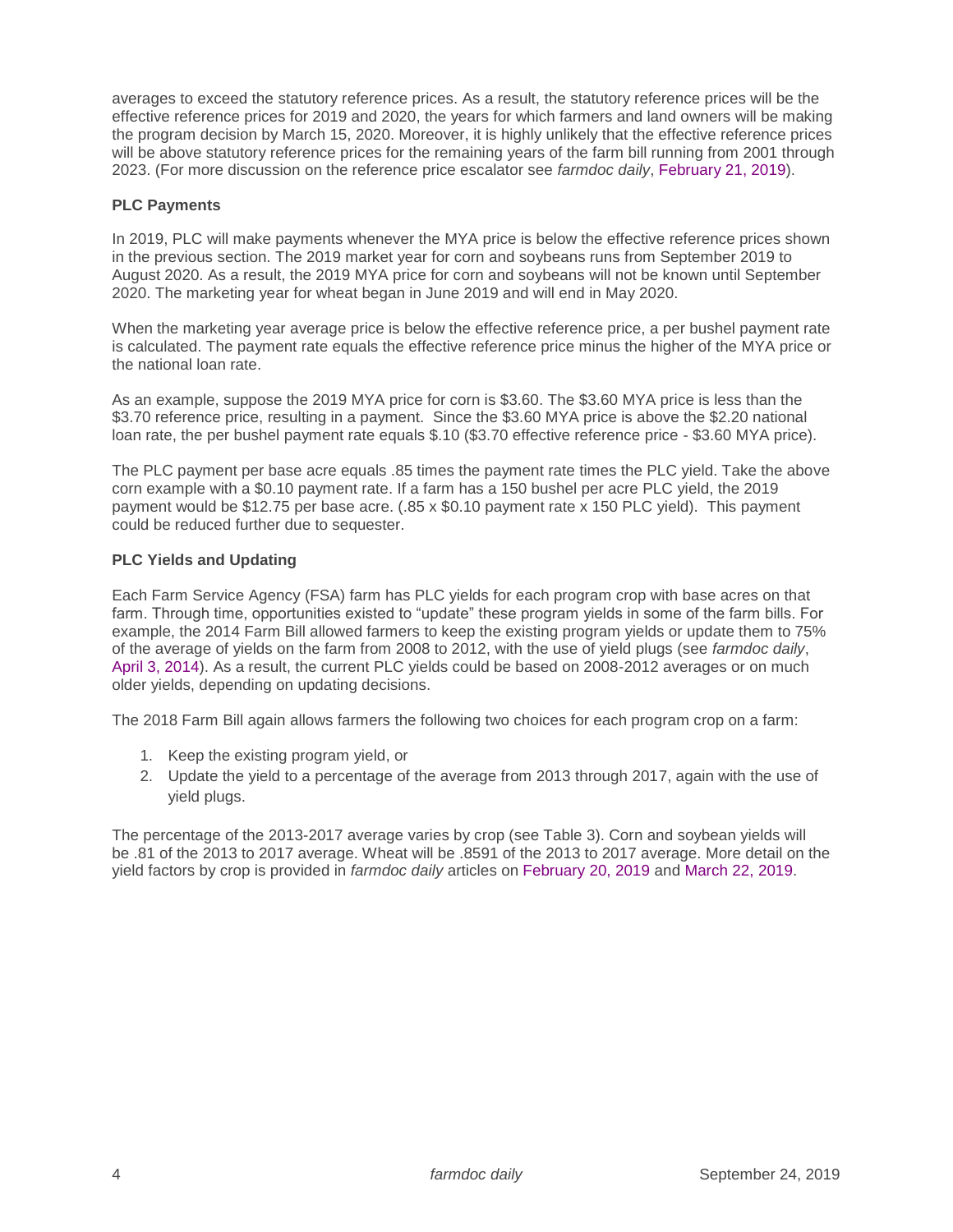| Crop                    | Factor |
|-------------------------|--------|
| Corn                    | 0.8100 |
| Soybeans                | 0.8100 |
| Wheat                   | 0.8591 |
| Barley                  | 0.8493 |
| Canola                  | 0.8679 |
| Chickpeas_Large         | 0.9000 |
| Chickpeas_Small         | 0.8784 |
| Crambe                  | 0.9000 |
| Dry Peas                | 0.8989 |
| Flaxseed                | 0.9000 |
| Grain Sorghum           | 0.8169 |
| Lentils                 | 0.9000 |
| Mustard                 | 0.8514 |
| Oats                    | 0.8572 |
| Peanuts                 | 0.8346 |
| Rapeseed                | 0.9000 |
| Rice_Long Grain         | 0.8397 |
| Rice Med/Short Grain    | 0.8898 |
| Rice_Temporate Japonica | 0.8632 |
| Safflower               | 0.9000 |
| Seed Cotton             | 0.8100 |
| Sesame                  | 0.8706 |
| Sunflower               | 0.8456 |

# **Table 3. Percentages of 2013-2017 Average to Arive at Update Yield**

Table 4 shows an example for yield updating for a farm in Champaign County, Illinois. The 2013 through 2017 yields are example yields for this farm that happen to be county yields. Each farm in Champaign County will use its own yields. Corn in Champaign County has a yield plug of 158.05 bushels per acre. If any of the 2013 through 2017 yields are below 158.05, the 158.05 plug yield would be used instead of the actual yield. The 2013-2017 average is 198.2and .81 times this average is 160.5 bushel per acre. If the 160.5 bushels per acre is above the current program yield, it will be beneficial to update the PLC yield.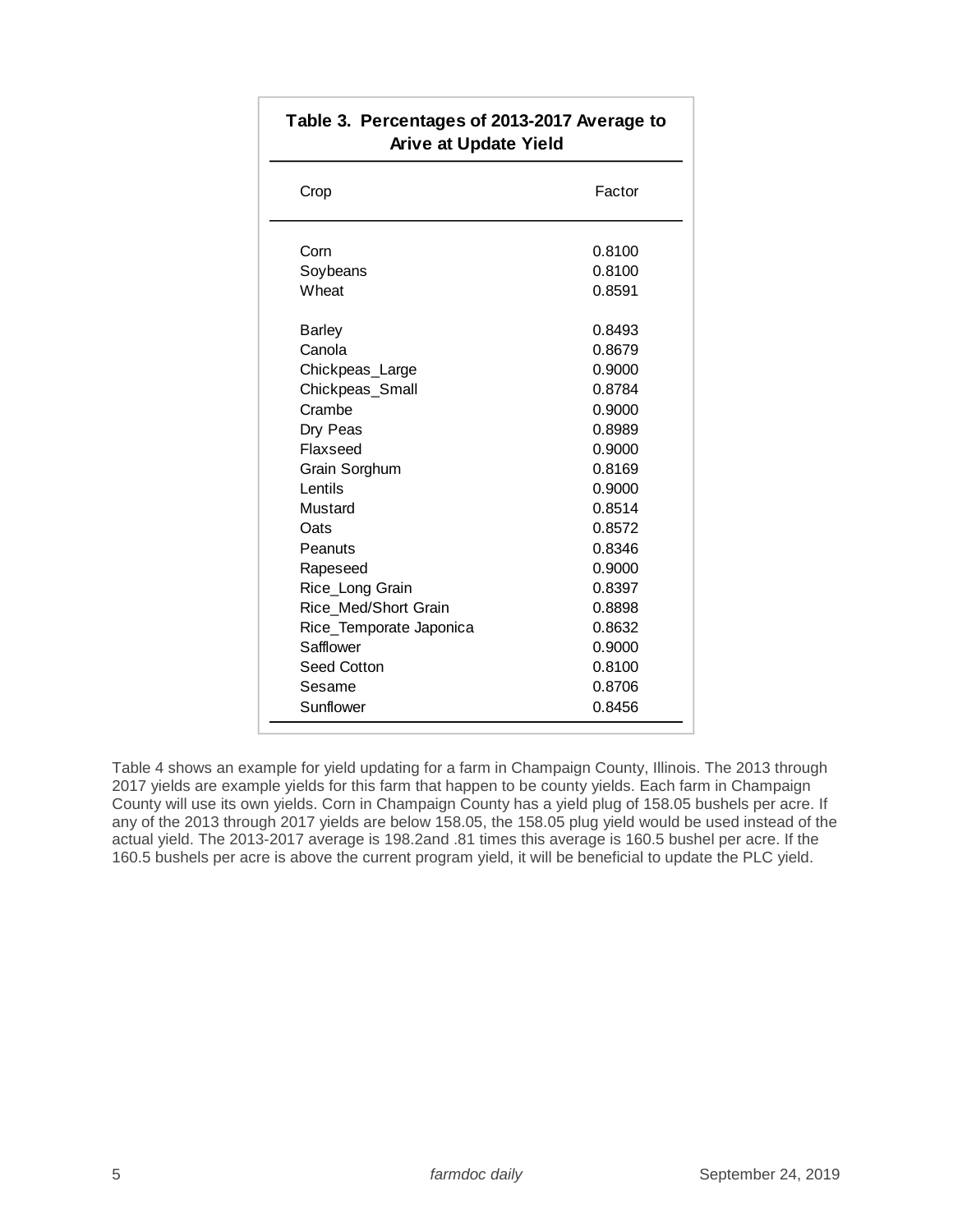|      |                           | Max of Farm |            |  |
|------|---------------------------|-------------|------------|--|
|      | Farm                      | <b>Plug</b> | or Plugged |  |
| Year | Yield                     | Yield $1$   | Yield      |  |
| 2013 | 168.1                     | 158.05      | 168.1      |  |
| 2014 | 216.5                     | 158.05      | 216.5      |  |
| 2015 | 189.4                     | 158.05      | 189.4      |  |
| 2016 | 210.2                     | 158.05      | 210.2      |  |
| 2017 | 206.8                     | 158.05      | 206.8      |  |
|      | Average                   |             | 198.2      |  |
|      | Update Yield <sup>2</sup> | 160.5       |            |  |

crop and are shown in Table 3.

Farmers can make updating decisions for each crop on a FSA farm. For example, corn and soybean yields could be updated while not updating wheat yields. Farmers should compare the update yield to the current program yield and only update those crops with higher updated yields.

If yields are updated, documentation should be obtained for the 2013 though 2017 yields as this documentation may be requested at some point in the future. Crop insurance records can serve as documentation and will be the best source of documentation if crop insurance has been purchased.

Updated yields will apply to payments from the 2020 to 2023 program years. Existing PLC yields will be used for the 2019 program year.

## **Summary**

We provide a summary of PLC in this article. A past *farmdoc daily* article [\(September 17, 2019\)](https://farmdocdaily.illinois.edu/2019/09/the-agricultural-risk-coverage-county-level-arc-co-option-in-the-2018-farm-bill.html) provided a summary of ARC-CO. Future articles will evaluate making choices between ARC-CO and PLC, as well as describe ARC-IC. Farmers can run payment calculation scenarios for their farms using the Gardner*farmdoc* tool, available [here.](https://fd-tools.ncsa.illinois.edu/) Our next webinar on farm programs will be offered on September 27th at 8:00 am.

## **References**

Paulson, N., J. Coppess and T. Kuethe. ["2014 Farm Bill: Updating Payment Yields.](https://farmdocdaily.illinois.edu/2014/04/2014-farm-bill-updating-payment-yields.html)" *farmdoc daily* (4):60, Department of Agricultural and Consumer Economics, University of Illinois at Urbana-Champaign, April 3, 2014.

Schnitkey, G., J. Coppess, N. Paulson, C. Zulauf and K. Swanson. ["Weekly Farm Economics: The](https://farmdocdaily.illinois.edu/2019/09/the-agricultural-risk-coverage-county-level-arc-co-option-in-the-2018-farm-bill.html)  Agricultural Risk Coverage — [County Level \(ARC-CO\) Option in the 2018 Farm](https://farmdocdaily.illinois.edu/2019/09/the-agricultural-risk-coverage-county-level-arc-co-option-in-the-2018-farm-bill.html) Bill." *farmdoc daily* (9):173, Department of Agricultural and Consumer Economics, University of Illinois at Urbana-Champaign, September 17, 2019.

Zulauf, C., G. Schnitkey, K. Swanson, J. Coppess, and N. Paulson. ["Understanding the 2018 Farm Bill](https://farmdocdaily.illinois.edu/2019/03/understanding-the-2018-farm-bill-plc-yield-update-corn-soybean-sorghum-and-upland-cotton-by-state.html)  [PLC Yield Update: Corn, Soybean, Sorghum, and Upland Cotton by State.](https://farmdocdaily.illinois.edu/2019/03/understanding-the-2018-farm-bill-plc-yield-update-corn-soybean-sorghum-and-upland-cotton-by-state.html)" *farmdoc daily* (9):51,